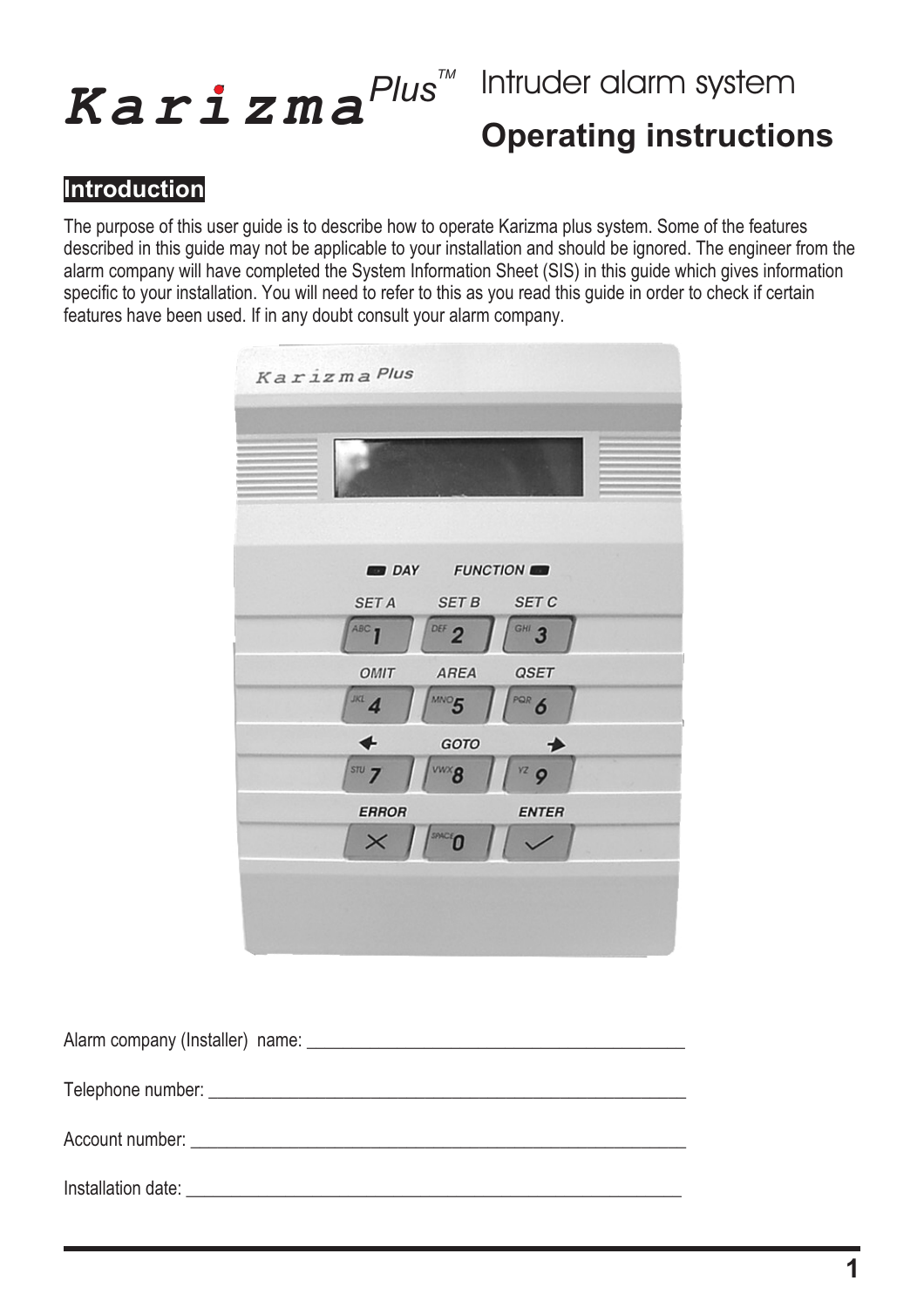## **Keypad and Entry codes**

#### **Keypads**



Secondary functions are actioned when the FUNCTION LED is lit

You operate your intruder alarm system by means of a keypad. Each keypad has numeric keys (0 to 9), ENTER and ERROR. Over each key is a label which describes the secondary function of each key. The key will perform their secondary function when the red FUNCTION indicator is lit.

#### **Entry Codes**

Before you can do anything with Karizma+ you will need to key in a code using one of the keypads. There are several types of entry code, which permit different levels of control over the system. Check the System Information sheet to see which codes have been enabled. The different types of codes are:

- **Normal** this code allows the system to be set, unset, and reset after an alarm.
- **Manager** this code has the same functions as a user code, but in addition the manager code can add or delete all other codes, test the system, view the event log, set the time and date, omit 24Hr points, and set the chime function.
- **Cleaner** special code which unsets only part of the system, providing restricted access only to certain areas of the premises.

 **Duress -** a special code which although appearing to work exactly like a standard user code will also cause the signalling device to signal a *Personal Attack* alarm to the central station. Do not use this code unless you are under threat to set or unset the system.

 **Always press the** *Enter* **key after keying in your code or when making a selection.** *ENTER*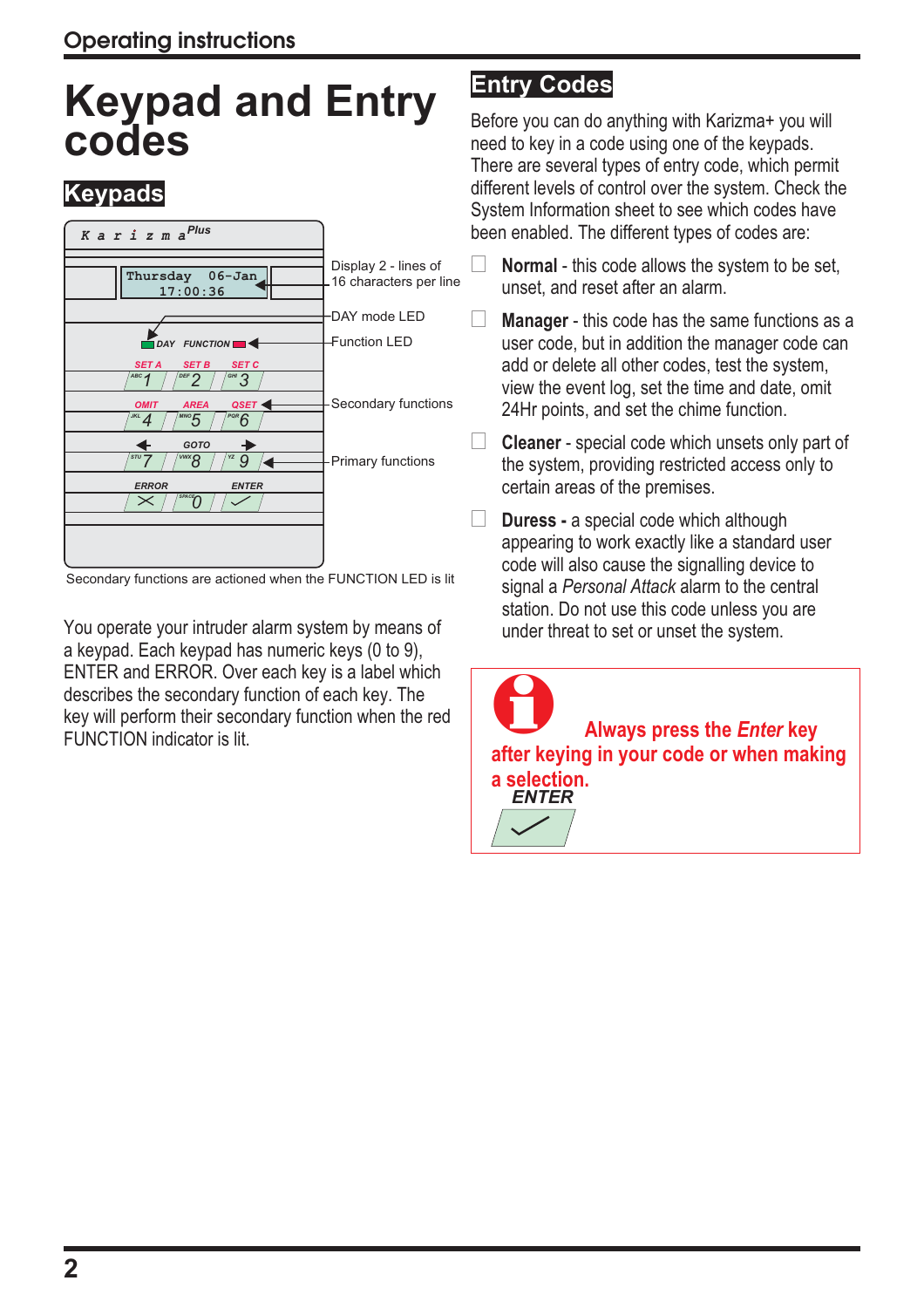## **Setting the system**

#### **Fully Setting the system**

When the premises are to completely vacated you should set the full system. First, check that the premises are physically secure - are all windows shut, and all external doors locked ?

Key in a normal user code at the keypad nearest the final exit door and press the ENTER key.

#### **1) Set system?**

The exit period will start and the inside sounder will produce the exit sound - a pip-pip-pip sound. The display identify the program that you are setting.

#### **Program A Set PROGRAM A**

The bottom line on the display may have been editted during installation to read a different message, for example it may read FULL SYSTEM.

You must now vacate the premises by the exit route described in the SIS. The length of time that you have to vacate the premises depends on the exit mode that has been programmed. Check your SIS to find out the exit mode of programme A.

#### **Part-Set the System**

A part-set allows detection points in part of the protected premises to be set (turned on), while those in other areas are not set. In a domestic installation it is usual for a part-set to be programmed for use at night time. This would allow the detection points around the perimeter of the house (doors, windows, etc), and all downstairs detectors to be enabled, while detectors in the bedrooms and on the stairs are disabled.

Karizma+ has 2 different part-set programs called B and C. Check your SIS to see if these programs have been enabled. If they have not been enabled then you will not be able to use them.

If a part-set has been enabled you can part-set your system by doing the following: Enter your code at a keypad and press the ENTER key. The system will begin to perform a full-set (setting programme A).

#### **Program A Set PROGRAM A**

Within 5 seconds of entering your code (while the red FUNCTION indicator is still on) you must press either the SET B or SET C key to select one of the part-set programmes and press the ENTER key. The display will acknowledge this by displaying name of the program being set.

#### **Program B Set PROGRAM B**

The bottom line on the display may have been editted during installation to read a different message, for example it may read NIGHT TIME. Leave the protected area by the exit route appropriate for that part-set.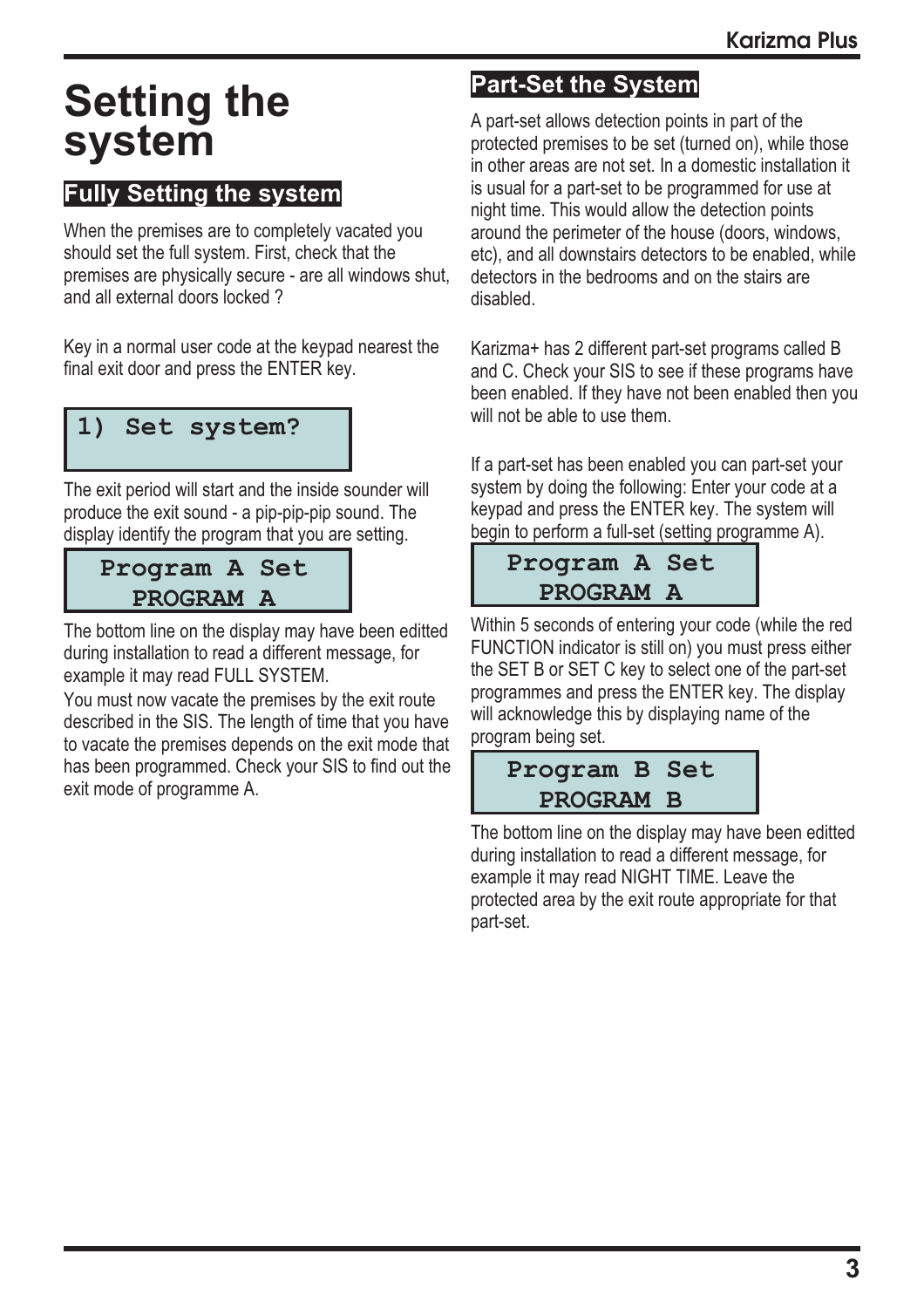#### **Performing a Quick-Set**

It is possible to override the programmed exit time by use of the Quick Set function. This always gives you 3 seconds to vacate the protected area. Quick Set is selected during the first 5 seconds of the exit period (while the red FUNCTION indicator is on) by pressing the QSET key on the keypad. To use this function with one of the part-set programmes you must first select the part-set (SET B or SET C), and then press QSET.

#### **Program QSet PROGRAM A**

#### **Omitting points during setting**

It is possible to omit one or more detection points when you set the system. The omitted points will not be able to cause an alarm when the system has set. This facility may be useful if one of your detection points has become faulty and keeps producing false alarms.

Because omitting a detection point degrades the security provided by your alarm system, your engineer may have programmed only a limited number of points to be omittable. Check your SIS to see which points, if any, can be omitted.

Points can be omitted by pressing the OMIT key during the first 5 seconds of the exit period (while the red FUNCTION indicator is on).

| $01$ : FRONT DOOR $\leq$ |  |
|--------------------------|--|
| Omit Point: NO           |  |

The exit sound will stop, and the keypad will display the first point from a list of points that can be omitted. Use the  $\leftarrow$  and  $\rightarrow$  keys (over the 8 and 9 keys) to step through the list of points until the point you want to omit is displayed. Now press the ENTER key. The  $\Leftrightarrow$  symbol will move onto the second line of the display.

Press the  $\rightarrow$  key to change the NO to YES, and press the ENTER key.



The point will be omitted and the exit period will start again.

You can omit as many points as you want using this procedure. To omit points from a part-set program you must first select the part-set by pressing SET-B or SET-C.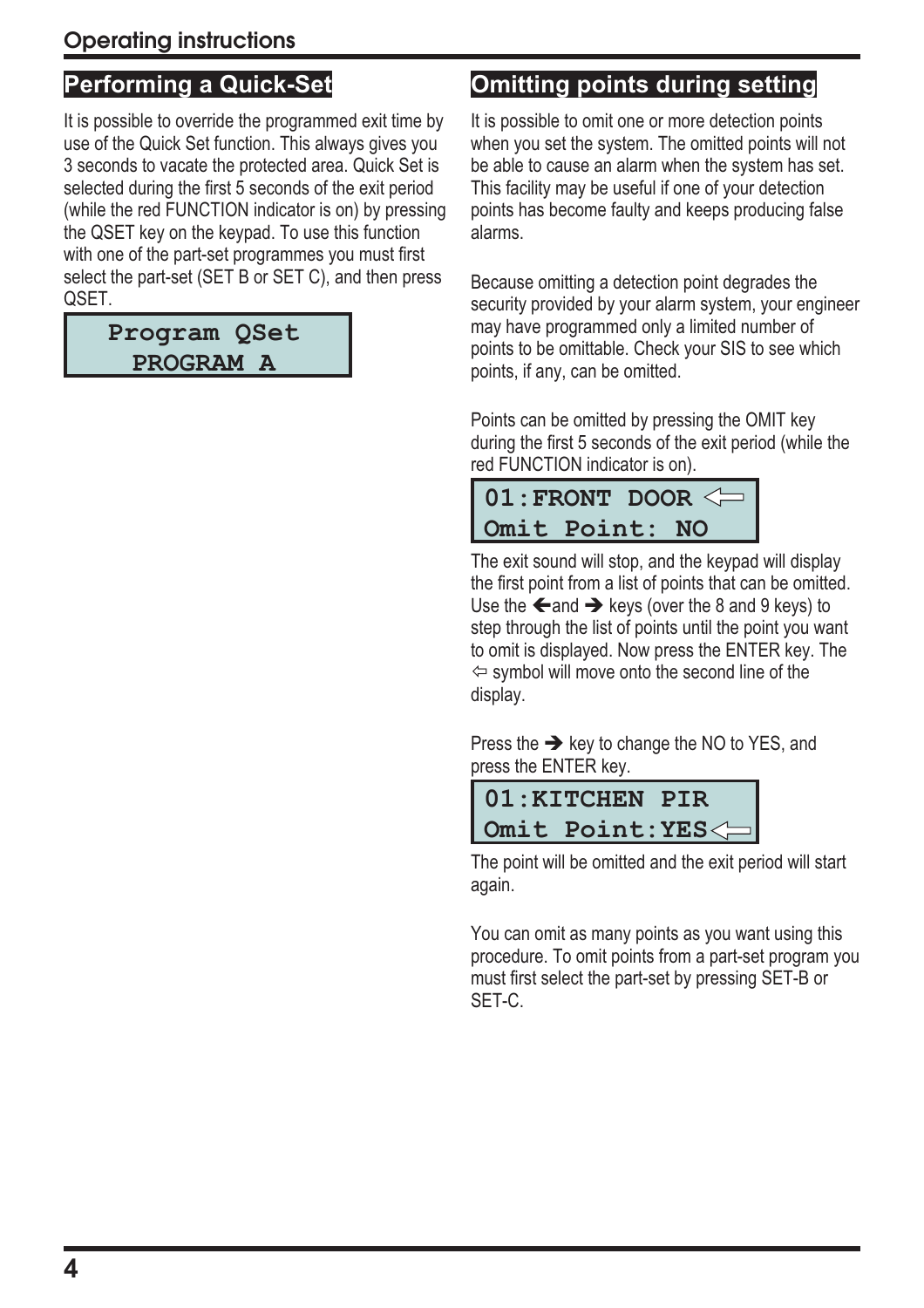## **Unsetting the system**

#### **Cancelling the Exit procedure**

If you key in your code, and then immediately decide not to set the system, you can cancel the exit procedure by one of the following ways:

During the first 5 seconds of the exit period and with the red FUNCTION indicator still on, just press the ERROR key twice to cancel the exit procedure.

| *** Goodbye *** |  |
|-----------------|--|
| <b>MANAGER</b>  |  |

The inside sounder will stop, the keypad will display the 'Goodbye' message for a few seconds and then display the time and date. The green DAY indicator will remain on.

After the first 5 seconds of exit period you must key in your code to cancel the exit procedure.

**Enter your code?**

The inside sounder will stop, the keypad will display the 'System Unset by' message for a few seconds and display the time and date. The green DAY indicator will remain on.

**System Unset by MANAGER**

#### **Unsetting the System**

Entering the premises by the designated entry route will cause the entry period to start. The inside sounder will emit a slow beep-beep-beep sound. You must now key in your code and press the ENTER key at the nearest available keypad to cancel the entry period. The length of time that you have is called the entry time; check your SIS to see how long this is. During the last 10 seconds of the entry period the entry tone will raise in pitch to inform you of the urgency to enter your code.

If you enter your code within the entry period the inside sounder will stop, the keypad will display the 'System Unset' message for few seconds and then display the time and date.

| System Unset by |  |  |  |  |
|-----------------|--|--|--|--|
| <b>MANAGER</b>  |  |  |  |  |

The green DAY indicator will light. The system is now unset.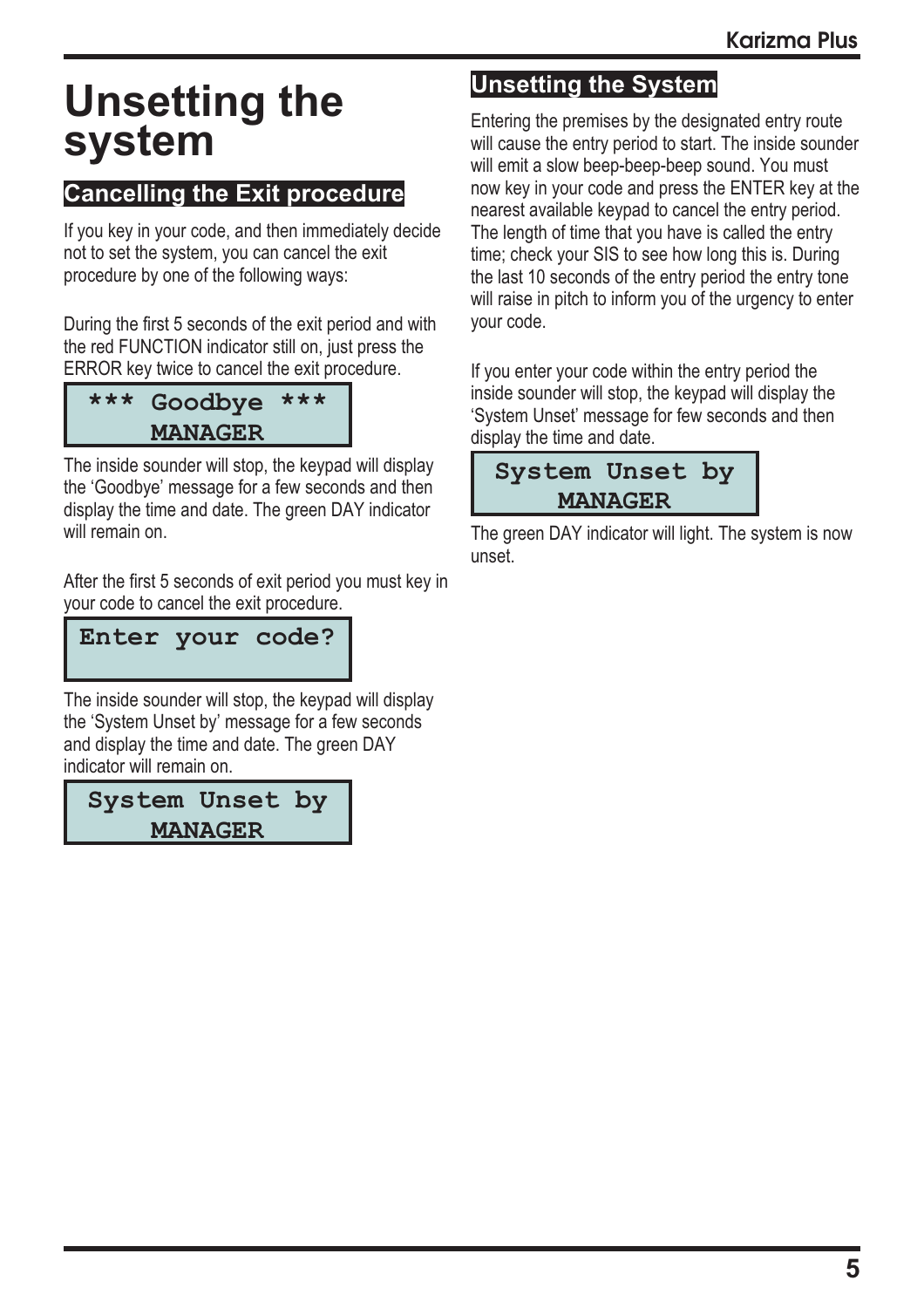## **Silence Alarm and Reset system**

#### **Silencing an Alarm**

If an alarm occurs whilst you are in or near to the premises the alarm can always be silenced by entering your code. If the system was set it will be unset at the same time. If the alarm occurs while you are away from the premises the outside and inside sounders will automatically stop after the bell time programmed by the engineer, see your SIS for the bell time.

When you enter your code after an alarm, the keypad will display the cause of the alarm on the top line.

#### **INTRUDER BACK DOOR**

The second line shows additional information, such as the point which caused the alarm. The system will now need to be reset as described in the next section.

#### **Resetting after an Alarm**

After an alarm the system will need to be reset by entering a suitable reset code. The display will alternate between the alarm cause and a prompt to enter a reset code.

| Enter Your |  |  |  |  |
|------------|--|--|--|--|
| Code       |  |  |  |  |

If the this prompt is displayed you can reset the system using your own code. Key in your code and press the ENTER key.

After the system has been reset it may enter a fault lockout described in the next section.

| <b>Engineer Reset</b> |  |  |  |
|-----------------------|--|--|--|
| Required              |  |  |  |

If this prompt is displayed you may need to call out the engineer to reset the system.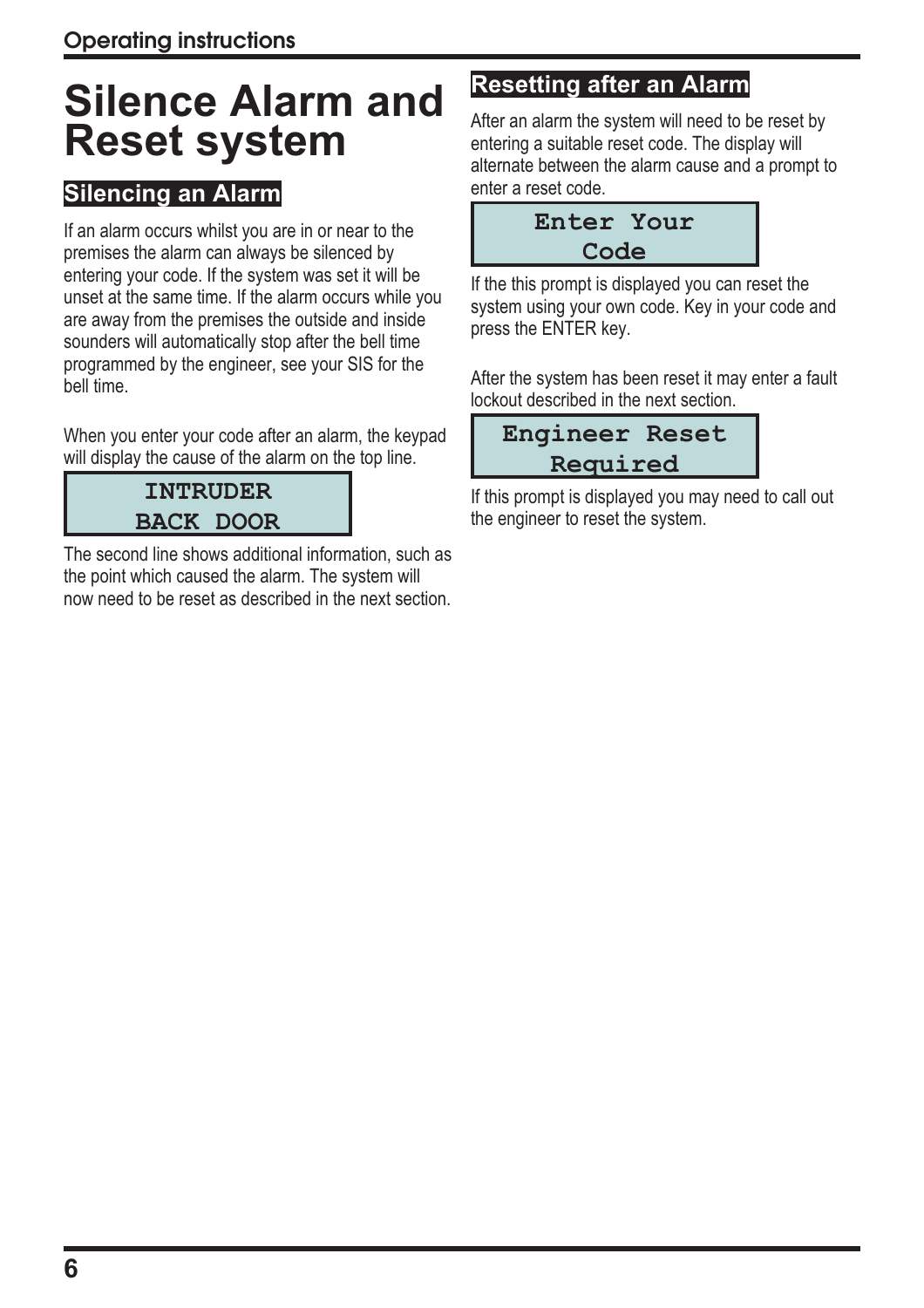#### **Fault Lockout**



After resetting the system the keypad display will either display the 'System Reset' message, or it will show a count of the faults which still exist. This is called fault lockout.

| Faults: 1            |  |  |
|----------------------|--|--|
| <b>ENTER to View</b> |  |  |

These faults must be cleared before the system can return to Day mode.

To see a list of the faults press the ENTER key. The keypad will display each fault for 5 seconds. When all of the faults have been displayed it will again display a count of the faults. It will often be necessary to call out the engineer in order to clear these faults.

If you can, clear the faults until the display shows no faults, then press the ENTER key to return to Day mode.



#### **Remote Reset**

If the system needs to be reset by an engineer code you may need to call out the engineer. Before you do this, check the SIS to see if either the **Remote Reset** or **Anti-code Reset** options have been enabled. If either have been enabled it may be possible to reset the system by following one of the procedures described here:

#### **Remote Reset**

Your engineer will have given you instructions on how to request a remote reset. Usually you will have to telephone the central station, give details of the alarm, and quote a password. The central station can then reset your system via the signalling device which is fitted to your system.

#### **System Reset by STU**

When the remote reset is received by your system, the keypad will display the 'System Reset' message for a few seconds. It will then either revert to the time and date display, or display the number of faults which still exist - this is a fault lockout.

#### **Reset by Anti-code**

**Quote Code 1400**

If Anti-code reset has been enabled the keypad will display the 4-digit Quote code. Make a note of this number (it is different each time you use this facility) and telephone your central station. You may need to give details of the alarm and quote a password. You will also need to quote the 4 digit number. The central station will give you a 6 digit number called an anti-code. Key in the anti-code to reset the system. The keypad will either display the time and date, or it will display the number of faults which still exist - this is a fault lockout.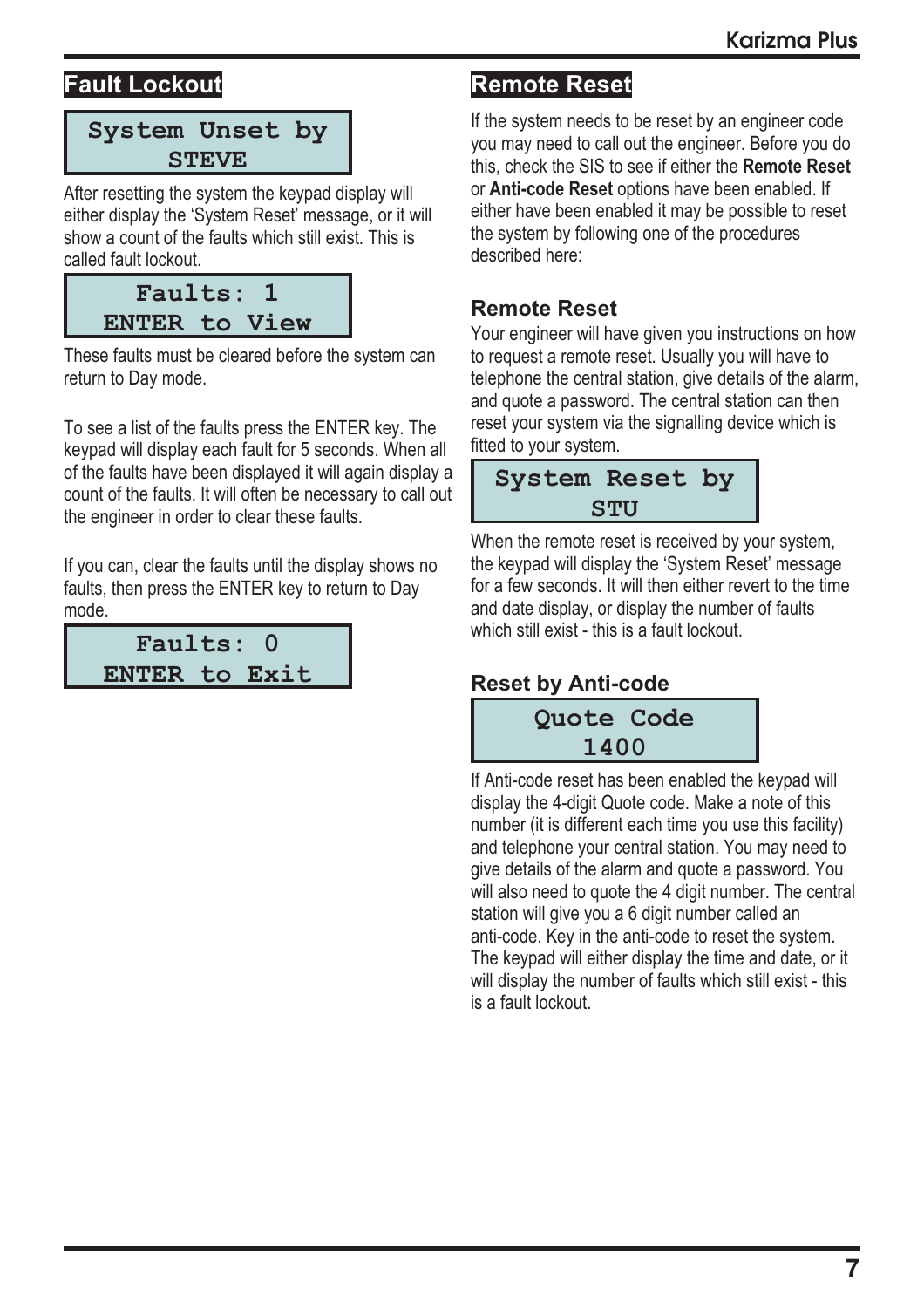#### **Cleaner Access**

Karizma+ has a code which permits selected areas of the protected premises to be unset for the purpose of cleaning or maintenance. This cleaner code works in conjunction with cleaner access points which have been programmed by the engineer. Check your SIS to see if any points have been programmed for cleaner access.



#### **Group Shunt**

The Group shunt facility allows part of the protected premises to be unset without unsetting the whole system. This is often used to allow access to a garage or loading-bay area independently from the main area of the protected premises. Check your SIS to see if this facility has been provided.

The detection points in the group will operate normally; they will be set when the system is set, and unset when the system is unset. However, they can also be unset (dis-armed) at any time by operating the **group shunt keyswitch**. Your installation engineer will give you details on how to do this.

Re-arming the group is done with the keyswitch. However, if a detection point in the group is in fault, eg a door has been left open, the group cannot be re-armed. An led located close to the keyswitch will light, or a buzzer may sound, when it is not possible to re-arm the group. You must dis-arm the group by the keyswitch; this will turn off the led or buzzer. Enter the protected area and clear the faults before trying to re-arm the group again.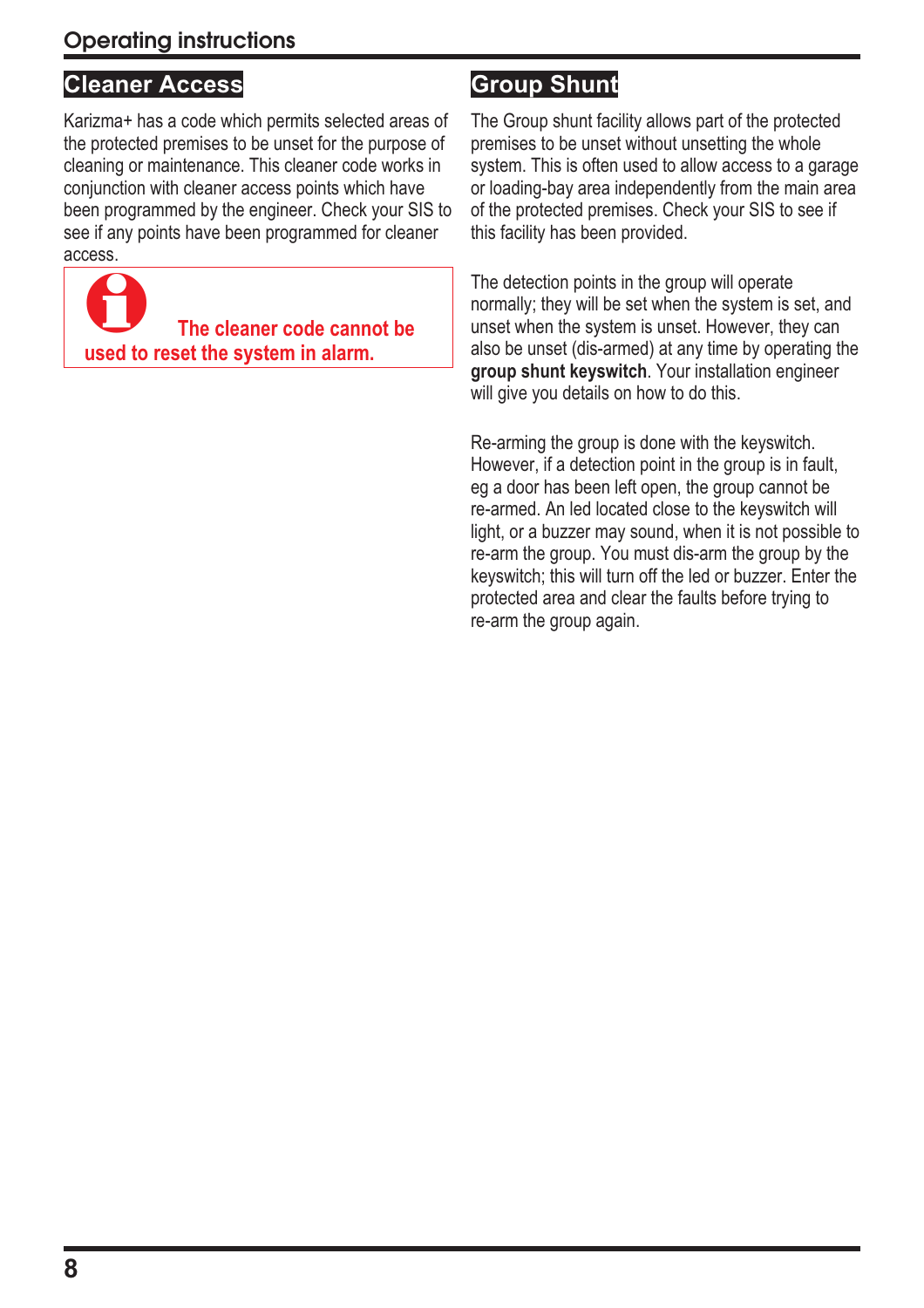## **Manager Facilities**

The manager code is normally used to carry out system management functions. It is used to allocate and delete other user codes, test the system, view the event memory, etc.

On entry of the manager code in Day mode the keypad will display the first managers menu option

## **1) Set System?**

The manager has 10 similar menu options. Use the  $\leftarrow$  and  $\rightarrow$  keys to move through the menus. To perform a function press the ENTER key.

The manager code can be used to unset the system in the normal way. It can also be used to set the system, but the procedure is slightly different to the normal user code.

#### **MENU 1 - Set System**

Menu 1 allows the manager to set the system. Go to this menu and press the ENTER key.

#### **1) Set System?**

The system will start to set as if a normal user code had been entered. The options available to the normal user, such as part-set and omit, are available in the normal way.

#### **MENU 2 - View Event Log**

Menu 2 allows the manager to view the event log, which is a list of the last 200 events to occur. Go to menu 2 and press the ENTER key.

|                   | 2) View |  |
|-------------------|---------|--|
| <b>Event Log?</b> |         |  |

The keypad will display the last event to be logged. In the example here, 145 is the event number (events are numbered 1 to 200), USER RESET is the description of the event.

|          | 145) USER RESET |
|----------|-----------------|
| 09:36:21 | $19 - Nov$      |

The bottom line is the time and date that the event was logged. Use the  $\leftarrow$  and  $\rightarrow$  keys to move through the event log. Press the ERROR key to return to menu 2.

Some events have additional information which can be viewed by pressing the ENTER key when the event is displayed.

#### **MENU 3 - Print event log**

With the ADE Opus-42 printer connected it is possible to print out the entire event log.

With menu 3 on display press the ENTER key.



Karizma+ will start to print the event log, starting with the newest event first. Press ERROR at any time to stop the printer.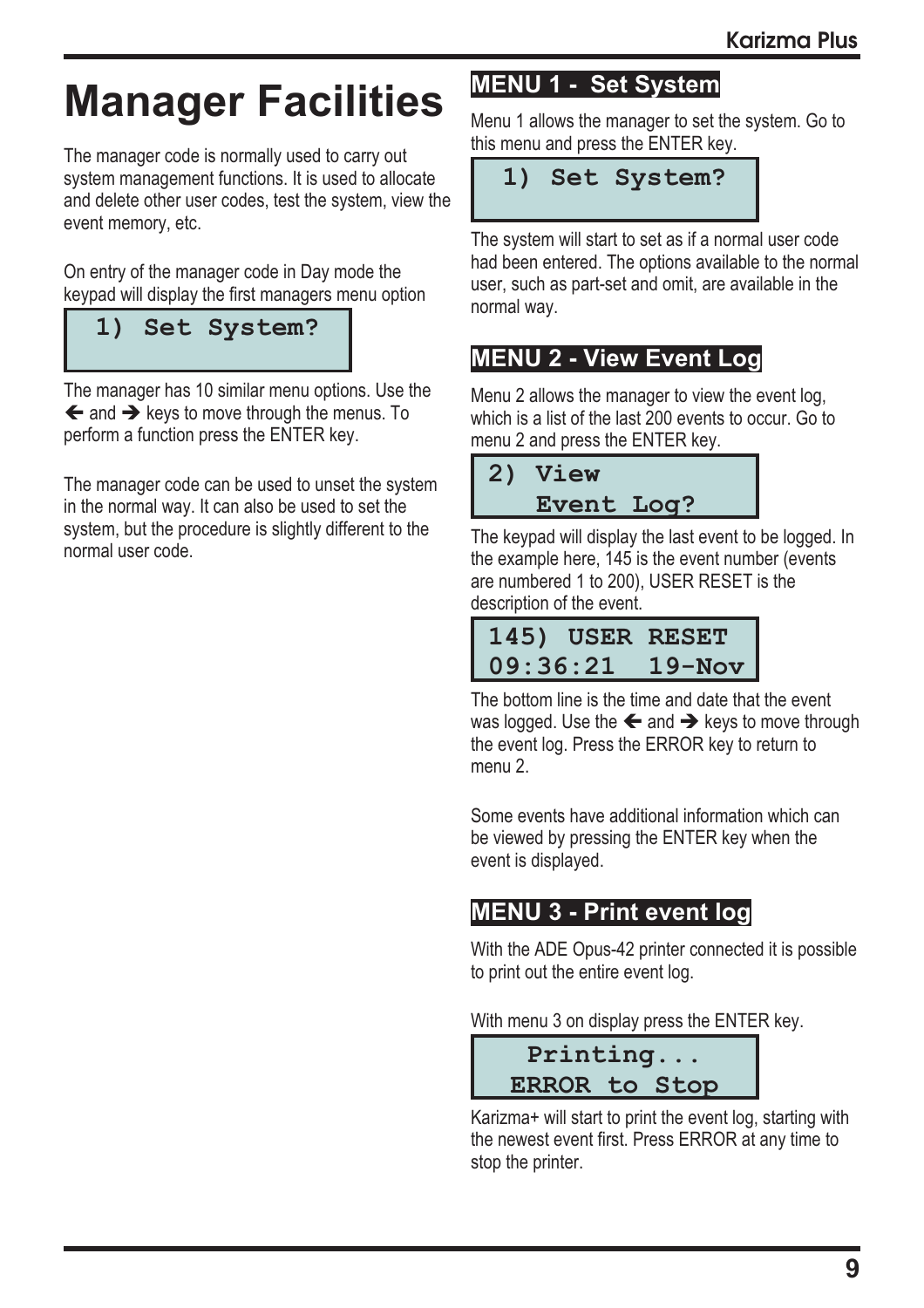### **MENU 4 - Change User Type**

#### **and Name**

Menu 4 allows you to add, change or delete users from the system.

With menu 4 on display press the ENTER key.

**01:MANAGER MANAGER 01 : MANAGER MANAGER**

The keypad now displays the first code from a list of 16. The top line of the display identifies the user, and the bottom line gives the user type. Use the  $\leftarrow$  and  $\rightarrow$  keys to go to the user to be changed and press the ENTER key.

$$
\begin{array}{c}\n 02: \text{USER} \quad 2 \\
\hline\n \text{NOT} \quad \text{USED} \quad \Longleftrightarrow\n \end{array}
$$

The  $\Leftrightarrow$  symbol moves onto the second line. Now use the  $\leftarrow$  and  $\rightarrow$  keys to select the user type (refer to section 3 for a description of the different user types), and press the ENTER key.

#### **01:User Name ? USER 2**

The keypad now displays the name associated with the code. The flashing cursor will be at the right of the name. To change the name press the ERROR key several times until the existing name has been deleted and the cursor is at the left of the display. Names are entered one letter at a time by using the numeric keys on the keypad. On each key are either 2 or 3 letters, for example on the '1' key are the letters ABC. To enter the letter C press '1' - a 1 is displayed, press it again and the 1 changes to A, press it again and the A changes to B, press it again and the B changes to C. Now press the ENTER key to register the C and move on to the next letter. Once you have entered the name press the ENTER key again to accept it. Momentarily press the ERROR key to exit the menus.

#### **MENU 5 - Change User Code**

Each user has a 2 to 6 digit code. Menu 5 allows this code to be changed. Use the  $\leftarrow$  and  $\rightarrow$  keys to select the code to be changed and press the ENTER key.

| 01:User Code |  |
|--------------|--|
| ?■           |  |
|              |  |

Now key in a code of between 2 and 6 digits, and press the ENTER key. If the code is already in use by another user it will be rejected. Momentarily press the ERROR key to exit the menus.

#### **MENU 6 - Chime Points**

The manager can put any security point on chime. When a chime point is activated keypad will display the name of the point, and the inside sounder will emit a single dee-daa sound and then stop. This is often useful in shops to warn of a customer entering through the shop door, or in a house to warn of a potential intrusion through the back door.

Menu 6 allows you to put a point on chime. Select the point using the  $\leftarrow$  and  $\rightarrow$  keys and press the ENTER key.

#### **01:FRONT DOOR Chime Pt: NO**

Use the  $\leftarrow$  and  $\rightarrow$  keys again to put the point on chime, or remove it from chime, and press the ENTER key again. Momentarily press the ERROR key to exit the menus.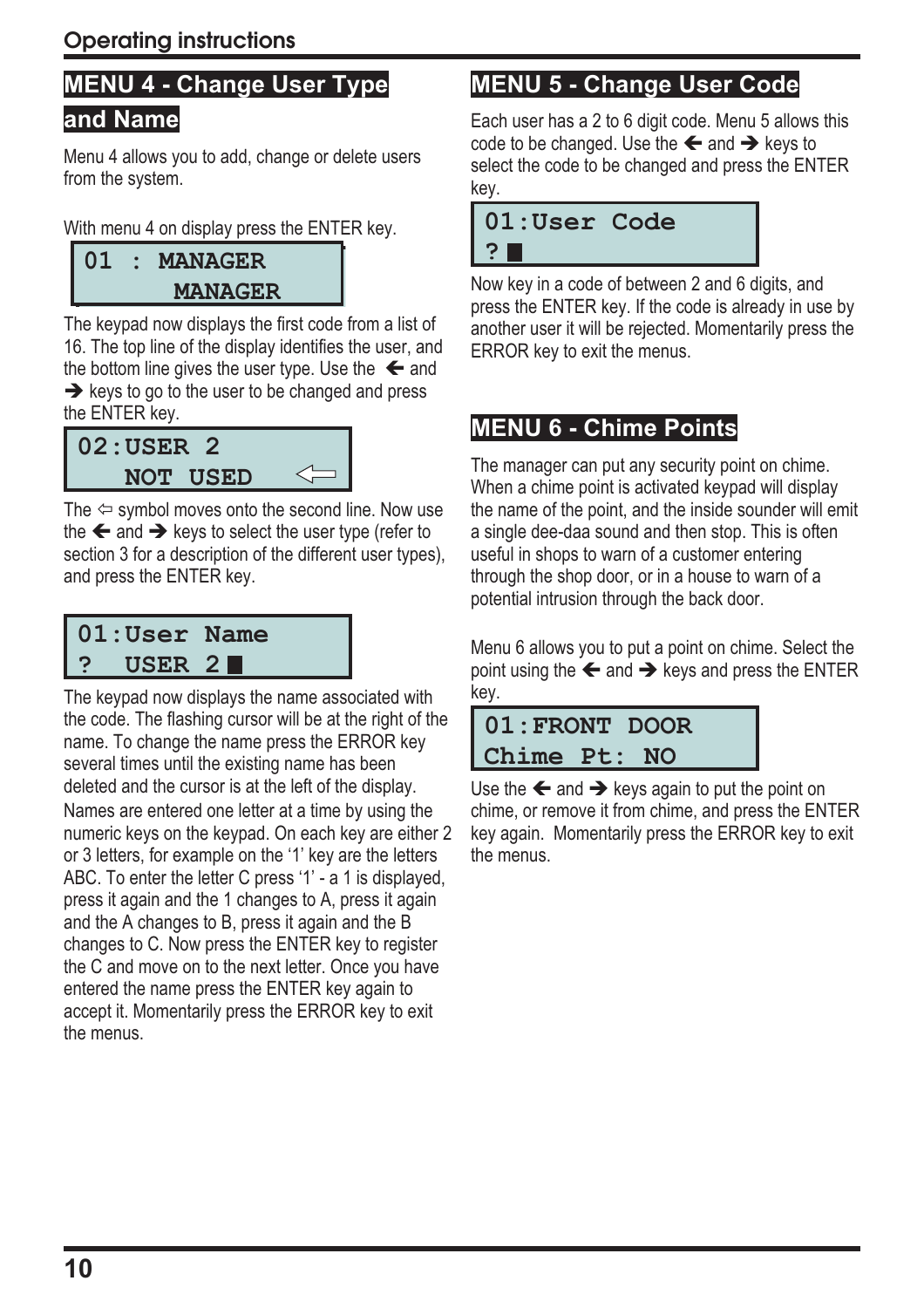#### **MENU 7 - Omit 24 hour points**

A 24H point is armed all of the time, whether the system is set or not. Violating that point will always cause an alarm. The manager can omit a 24H point if it has been programmed as omittable by the engineer. A point which has been omitted cannot cause an alarm. Check your SIS to see if any 24H points are omittable.

Menu 7 allows you to omit 24H points. Go to menu 7 and press the ENTER key.

**7)Omit 24 Hr Points?**

The keypad displays the first point in a list of 24H points that can be omitted. Use the  $\leftarrow$  and  $\rightarrow$  keys to select the point to be omitted, then press the ENTER key.

|              | $06$ :FIRE DOOR |  |
|--------------|-----------------|--|
| Omit 24hr:No |                 |  |

The  $\Leftrightarrow$  symbol moves onto the second line of the display. Now use the  $\leftarrow$  and  $\rightarrow$  keys to change NO to YES and press the ENTER key.

#### **Re-Instating 24 hour Points**

To re-instate a 24H point which was previously omitted follow the procedure described above, but change YES to NO.

**Point Fault**

If the point cannot be re-instated because it is still open the keypad will display an error message. You must close the point and repeat the procedure.

Any 24 hour points which have been omitted by the manager will automatically be re-instated when the system is set. It is not possible to omit 24H points when setting the system.

#### **MENU 8 - Set Time and Date**

Select menu 8. The keypad displays the current time in 24 hour format, so 1am is 13:00. Key in the correct time and press the ENTER key.

| Time and Date      |
|--------------------|
| <b>Time? 00:05</b> |

The keypad will now display the current date, in a day-month-year format. Key in the correct date and press the ENTER key.

| Time and Date  |
|----------------|
| Date? 21-02-03 |

The keypad will now display the current day of the week. Use the  $\leftarrow$  and  $\rightarrow$  keys to change the day and press the ENTER key.

| Time and Date |  |
|---------------|--|
| Friday        |  |

The keypad will give a double beep to indicate that the date has been accepted.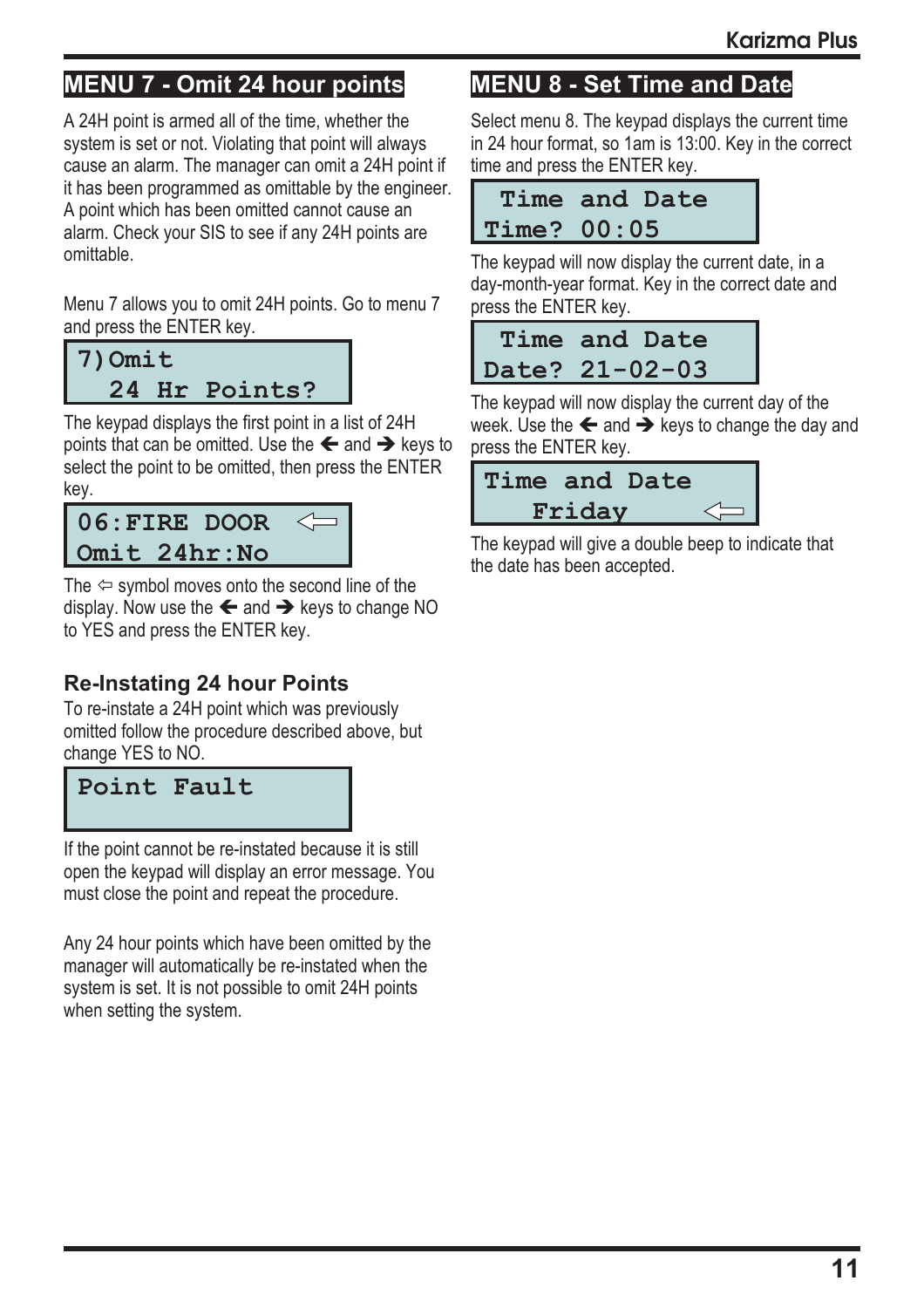#### **Operating instructions**

#### **MENU 9 - Walktest**

The walktest allows you to check the operation of all of the security points in your system in order to prove that they still work correctly. Your engineer will advise how often you should carry out a walktest.

In menu 9 press the ENTER key to start the walktest.

| $ $ $A$ ****** * |  |  |  |  |   |  |  |  |
|------------------|--|--|--|--|---|--|--|--|
|                  |  |  |  |  | . |  |  |  |

The keypad display will show a '\*' for each point which has been enabled but has not yet been tested. Points which have not been enabled are displayed as dots. The top left of the display represents point 1, the top right is point 15, the bottom left is point 16, the bottom right is point 30. The 'A' in the top left indicates that the points in program A are being tested.

| $AI111**$ |  |  |  |  |  |  |  |
|-----------|--|--|--|--|--|--|--|
| .         |  |  |  |  |  |  |  |

Each time that an enabled point is activated the inside sounder will produce a warble sound, and the display will change to show a '1' in the appropriate position. The inside sounder will stop when all points are clear.

| A1111. |  |  |  |  |  |  |  |
|--------|--|--|--|--|--|--|--|
| .      |  |  |  |  |  |  |  |

Initially the walktest will allow you to test Security points that are used in program A. To test security points used in programs B or C press either 2 or 3 when the walktest is running to select program B or C respectively. The keypad will display the selected program at the top left. Press 1 to reselect program A.

Press ERROR at any time to stop the walktest. Momentarily press the ERROR key to exit the menus.

#### **MENU 10 - Test OUTPUTS**

Menu 10 allows you to test any of the outputs from the system. It presents you with a list of the outputs which may be tested. To turn on any output press the ENTER key, to turn it off press any key. The following outputs may be tested: BELL, STROBE, SOUNDER (LOW VOL), and SOUNDER (HIGH VOL).

| 10) Test Output<br><b>BELL</b> |  |
|--------------------------------|--|
| <b>BELL</b><br>ON              |  |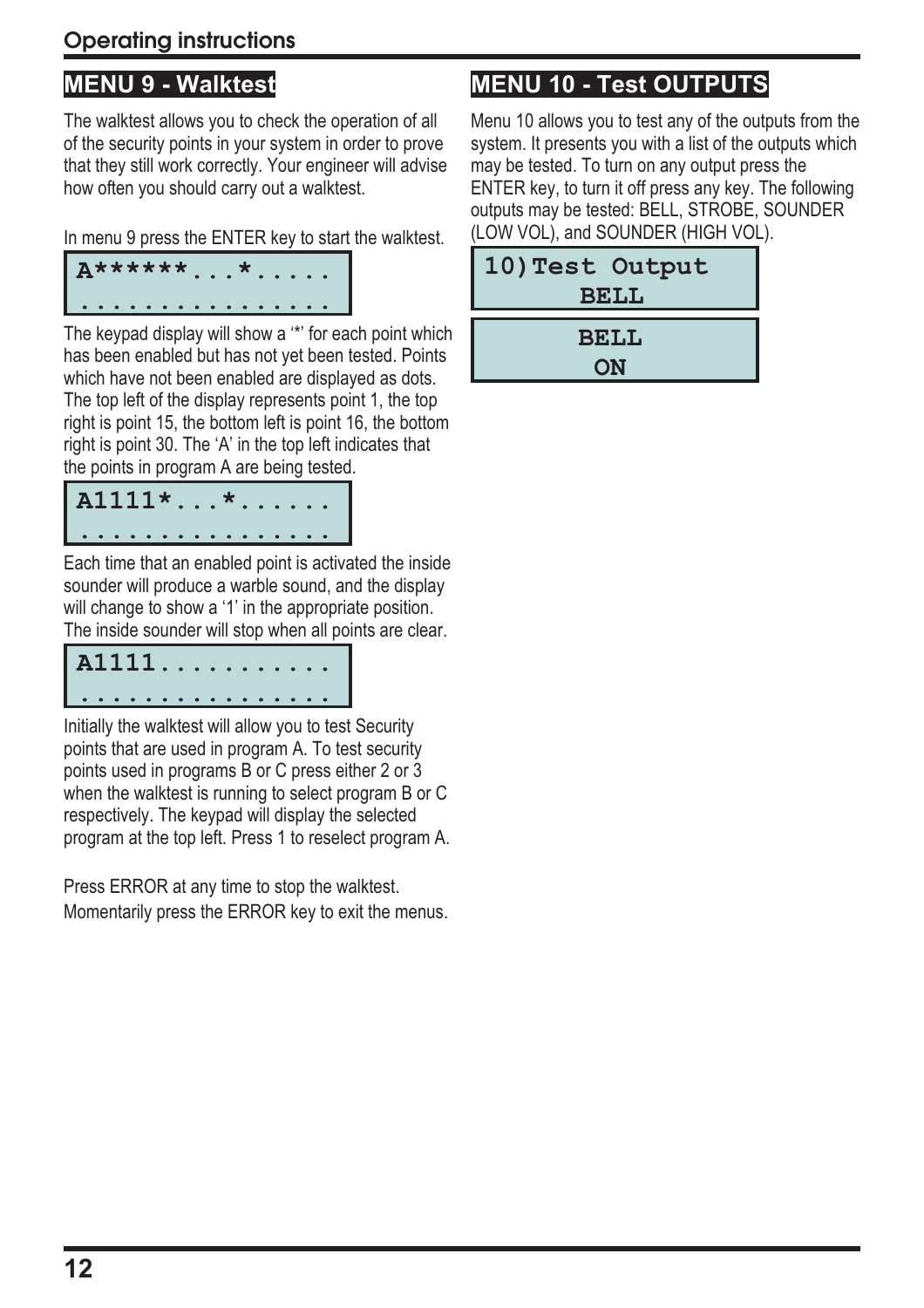## **System Information Sheet (SIS)**

#### **Detection Points**

| Group<br>shunt                        |                          |          |                      |                |         |                |          |           |    |                |    |               |               |               |               |                |               |               |    |                 |    |    |                 |    |                |    |                |                 |  |
|---------------------------------------|--------------------------|----------|----------------------|----------------|---------|----------------|----------|-----------|----|----------------|----|---------------|---------------|---------------|---------------|----------------|---------------|---------------|----|-----------------|----|----|-----------------|----|----------------|----|----------------|-----------------|--|
| Cleaner<br>access                     |                          |          |                      |                |         |                |          |           |    |                |    |               |               |               |               |                |               |               |    |                 |    |    |                 |    |                |    |                |                 |  |
| Permit<br>Omit                        |                          |          |                      |                |         |                |          |           |    |                |    |               |               |               |               |                |               |               |    |                 |    |    |                 |    |                |    |                |                 |  |
| SET <sub>C</sub>                      |                          |          |                      |                |         |                |          |           |    |                |    |               |               |               |               |                |               |               |    |                 |    |    |                 |    |                |    |                |                 |  |
| <b>SETB</b>                           |                          |          |                      |                |         |                |          |           |    |                |    |               |               |               |               |                |               |               |    |                 |    |    |                 |    |                |    |                |                 |  |
| SET A                                 |                          |          |                      |                |         |                |          |           |    |                |    |               |               |               |               |                |               |               |    |                 |    |    |                 |    |                |    |                |                 |  |
| Type                                  |                          |          |                      |                |         |                |          |           |    |                |    |               |               |               |               |                |               |               |    |                 |    |    |                 |    |                |    |                |                 |  |
| Description                           |                          |          |                      |                |         |                |          |           |    |                |    |               |               |               |               |                |               |               |    |                 |    |    |                 |    |                |    |                |                 |  |
| $\frac{\dot{\mathsf{O}}}{\mathsf{Z}}$ | $\overline{\phantom{0}}$ | $\sim$ ന | $\left  \mu \right $ | $\mathfrak{S}$ | $\circ$ | $\overline{ }$ | $\infty$ | တ $\vert$ | 10 | $\overline{1}$ | 12 | $\frac{1}{3}$ | $\frac{4}{3}$ | $\frac{5}{1}$ | $\frac{6}{1}$ | $\overline{1}$ | $\frac{8}{1}$ | $\frac{1}{2}$ | 20 | $\overline{21}$ | 22 | 23 | $\overline{24}$ | 25 | $\frac{26}{5}$ | 27 | $\frac{8}{28}$ | $\frac{29}{30}$ |  |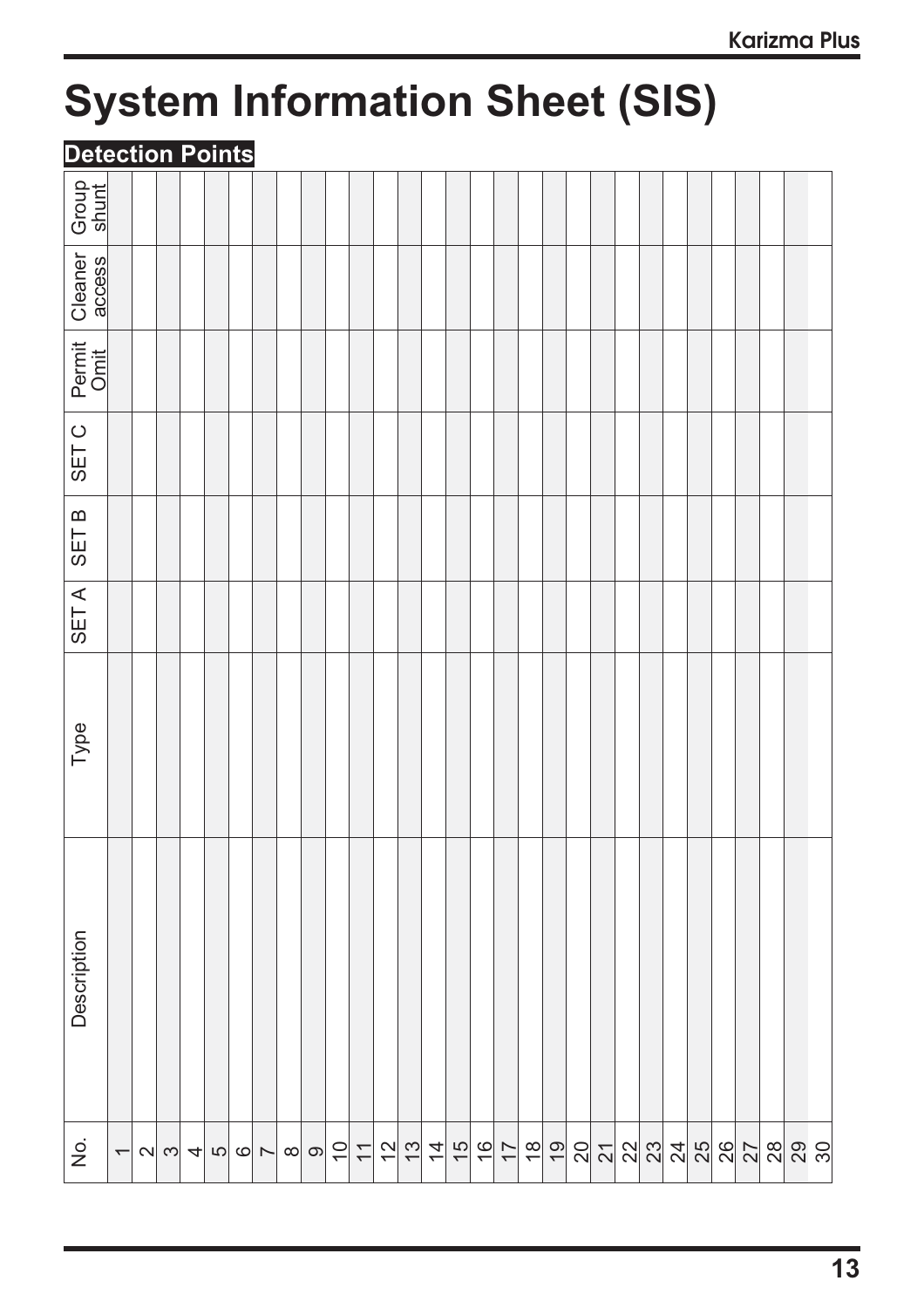### **Programmes**

| <b>Programme   Enabled</b> | <b>Exit</b><br><b>Mode</b> | <b>Entry time</b> | <b>Exit</b><br>time | Local<br>alarm | <b>Entry/exit</b><br>route |
|----------------------------|----------------------------|-------------------|---------------------|----------------|----------------------------|
|                            |                            |                   |                     |                |                            |
| B                          |                            |                   |                     |                |                            |
|                            |                            |                   |                     |                |                            |

| <b>User number</b> | Level Normal, Manager,<br><b>Cleaner and Duress</b> | Code |
|--------------------|-----------------------------------------------------|------|
| 1                  |                                                     |      |
| 2                  |                                                     |      |
| 3                  |                                                     |      |
| $\overline{4}$     |                                                     |      |
| 6                  |                                                     |      |
| 7                  |                                                     |      |
| 8                  |                                                     |      |
| 9                  |                                                     |      |
| 10                 |                                                     |      |
| 11                 |                                                     |      |
| 12                 |                                                     |      |
| 13                 |                                                     |      |
| 14                 |                                                     |      |
| 15                 |                                                     |      |
| 16                 |                                                     |      |

| <b>Signalling Device fitted</b> |  |
|---------------------------------|--|
| <b>Engineer Reset</b>           |  |
| <b>Permit Entry Deviate</b>     |  |
| Remote Reset                    |  |
| Anti-code Reset                 |  |

| Bell time  | minutes |
|------------|---------|
| Bell delay | minutes |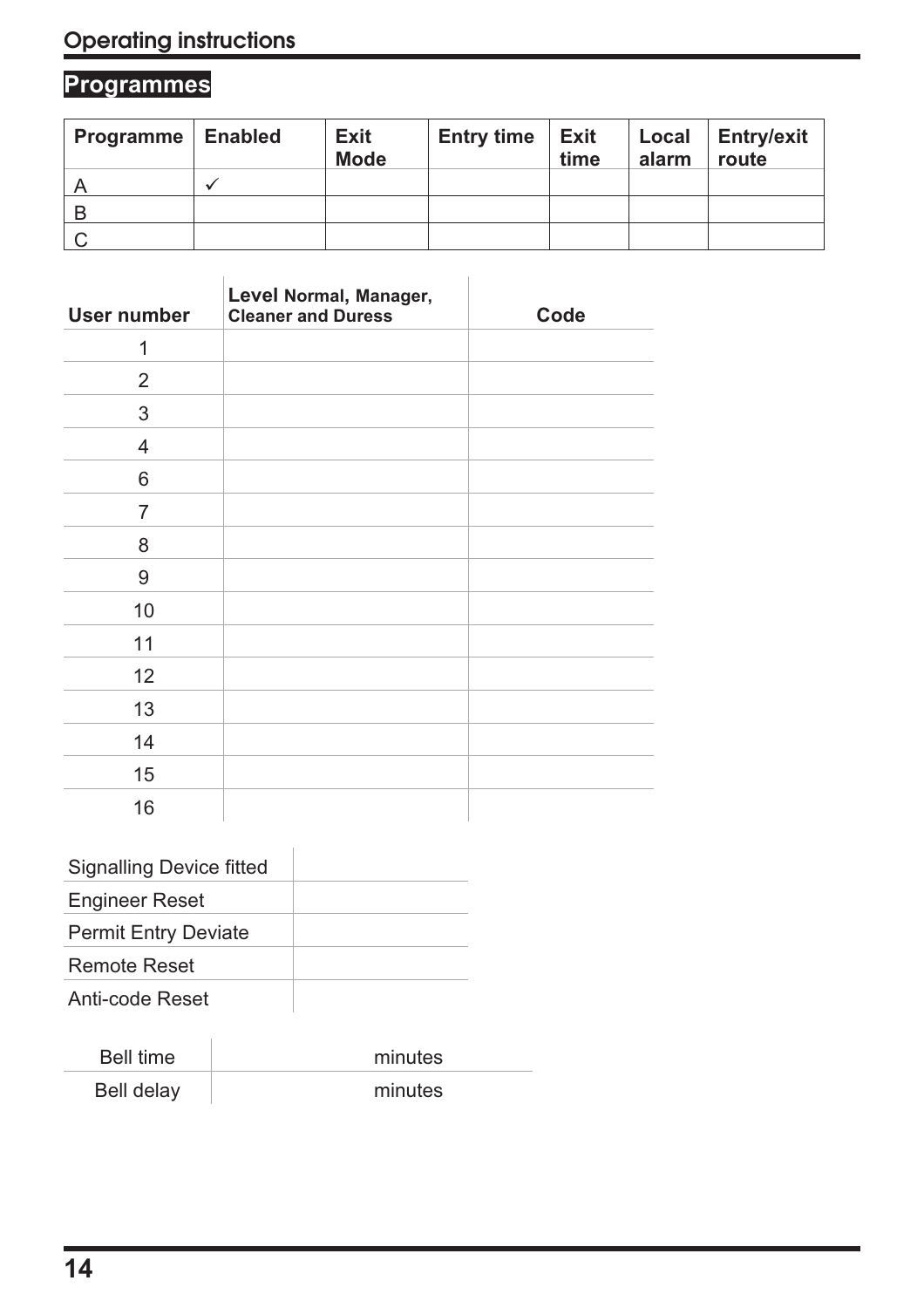| Notes |  |
|-------|--|
|       |  |
|       |  |
|       |  |
|       |  |
|       |  |
|       |  |
|       |  |
|       |  |
|       |  |
|       |  |
|       |  |
|       |  |
|       |  |
|       |  |
|       |  |
|       |  |
|       |  |
|       |  |
|       |  |
|       |  |
|       |  |
|       |  |
|       |  |
|       |  |
|       |  |
|       |  |
|       |  |
|       |  |
|       |  |
|       |  |
|       |  |
|       |  |
|       |  |
|       |  |
|       |  |
|       |  |
|       |  |
|       |  |
|       |  |
|       |  |
|       |  |
|       |  |
|       |  |
|       |  |
|       |  |
|       |  |
|       |  |
|       |  |
|       |  |